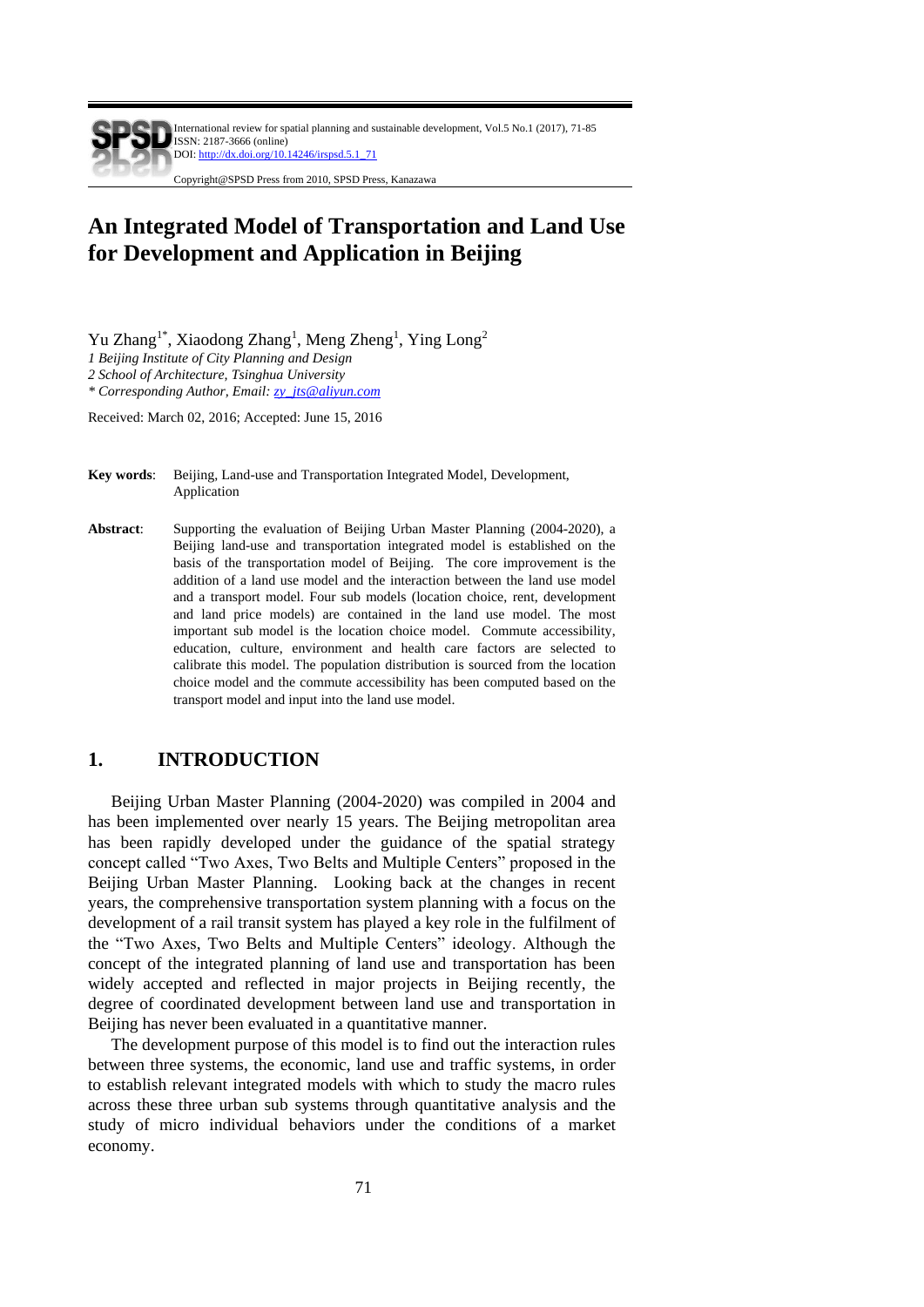The specific approach of this paper is to establish a simulation model to reflect the interactive relationship between transportation and land use under a certain economic background by exploring the patterns of several major individual choice behaviors including residential location choice and real estate development.

# **1.1 Literature review**

In recent years, research reports on the interactive relationship between transportation and land use have explored quantitative evaluations of transportation and land-use integrated planning in major cities around the world. For example, cities such as Charlotte, Seattle and Los Angeles in the United States have used PECAS [\(Hunt & Abraham, 2009;](#page-14-0) [Wegener, 1994;](#page-14-1) [Abraham, Garry, & Hunt, 2005\)](#page-13-0) and other relevant software to build transportation and land-use integration models. In addition, Paris [\(Waddell,](#page-14-2)  [2002,](#page-14-2) [2001\)](#page-14-3) uses UrbanSim to build its transportation and land-use integration model. Mexico City applies Tranus to build its transportation and land-use integration model [\(de la Barra, 1989\)](#page-14-4). Shenzhen also tends to use Tranus to build its own integration models. In addition, universities and institutions including Tsinghua University, Peking University and the Beijing Transportation Research Center are conducting relevant explorations and research on transportation and land-use integration models. However, there is currently still no matured transportation and land-use integration model successfully developed and applied in the planning practice of mainland China because of a lack of data.

# **1.2 Previous related research on Beijing**

A macro transportation strategic model of Beijing (BMI model) is a macro transportation strategic module of the Beijing metropolitan area, which is built-up by the Beijing Municipal Institute of City Planning and Design and MVA in 2008 [\(Beijing Municipal Institute of City Planning and](#page-13-1)  [Design & MVA, 2008\)](#page-13-1), according to relevant data obtained from a Transportation Survey in 2005. In this model, Beijing is divided into 178 Traffic Analyse Zone (TAZ). The model dimensions include two family type categories, 'car available' families (CA) and 'no car available' families (NCA). Five different types of trips are considered in this model: homebased work (HBW) trips, home-based school (HBS) trips, home-based other (HBO) trips, non-home-based (NHB) trips and employment-based (EB) trips. The five modes used in the model are bike, car, taxi, bus and metro. The specific structure of the model is shown in Figure 1.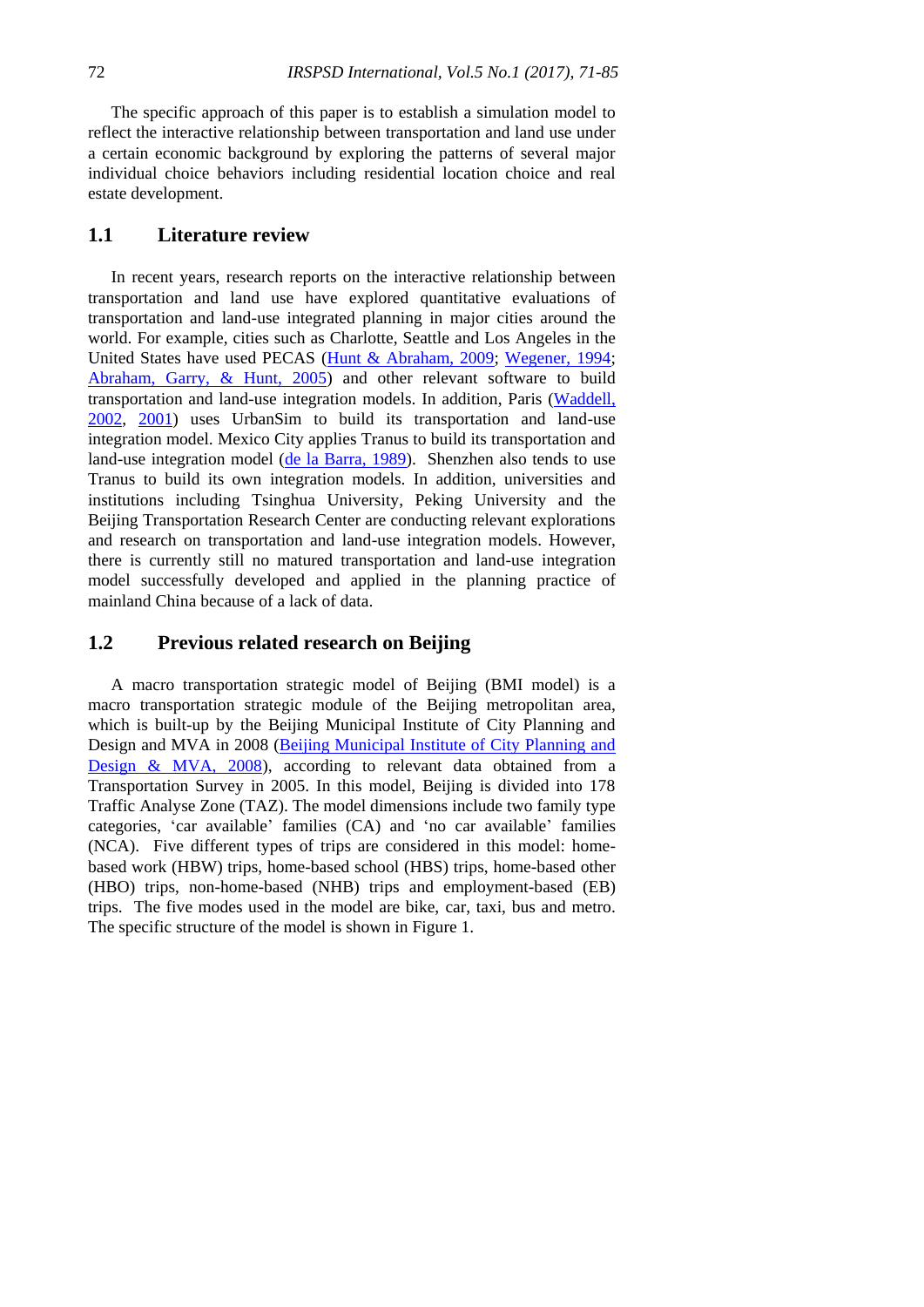*Zhang et al.* 73



*Figure 1*. Frame Diagram of BMI Model Structure

The set-up of the BMI model has laid a transportation sub-model foundation for the building of the transportation and land use integrated model.

The land use sub model design and calibration of the Beijing transportation and land use integrated model will be discussed below.

# **2. MODEL DESIGN**

# **2.1 Model framework**

The actual market behaviors of Beijing are analyzed according to the available data foundation based on the above-mentioned development purpose. The research framework of the transportation and land use integrated model is shown in Figure 2.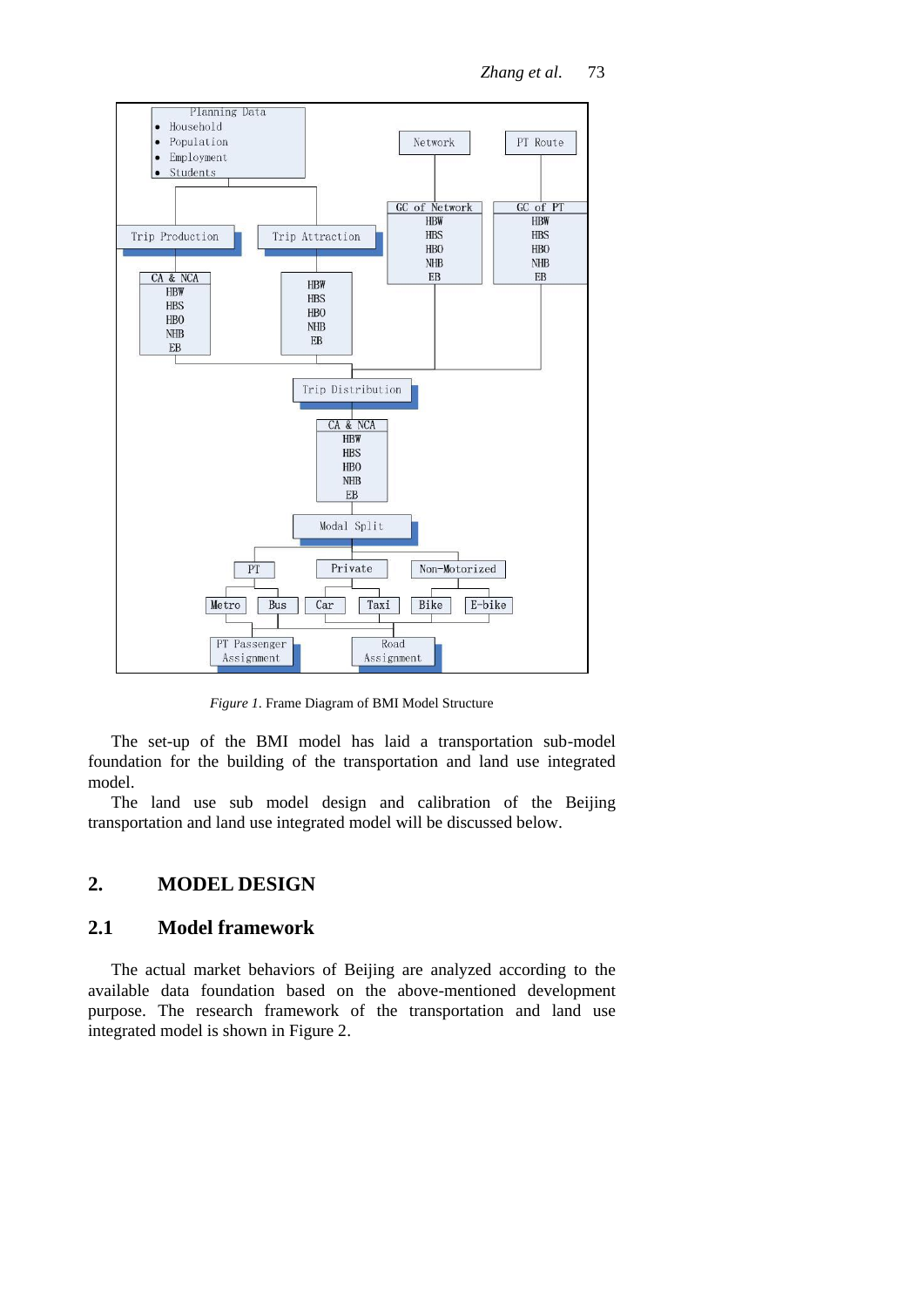

*Figure 2*. Flow Chart of Beijing Land Use and Transport Integration (BLUTI) Model Framework

Figure 2 indicates that the land use model in this transportation and land use integrated model takes the residential real estate market and resident location choice as research objects for model establishment without putting location choice behavior for enterprises into consideration. The main reasons are listed as follows.

The current investigation of location choice behaviors for enterprises is relatively insufficient and the accuracy of data available has to be checked.

The enterprise scales differ greatly and it is relatively difficult to select an enterprise model analysis unit.

There are relatively abundant policy-dominating factors in the industrial market of Beijing.

Therefore, the location choice for enterprises is assumed as an exogenous variable in this transportation and land use integrated model (the current year is mainly based on an economic census while the planning year mainly applies the relation coefficient of planned land use and jobs as the calculation basis) to simulate the market behaviors of the residential market.

The land model and the transportation model interact with each other primarily according to the transportation accessibility of different zones obtained from the transportation accessibility calculation model and the residential distribution conditions of different types of households provided by the location choice model for residents.

The model convergence is mainly decided by three factors:

1. The difference of traffic volume between each loop is within the present threshold scope;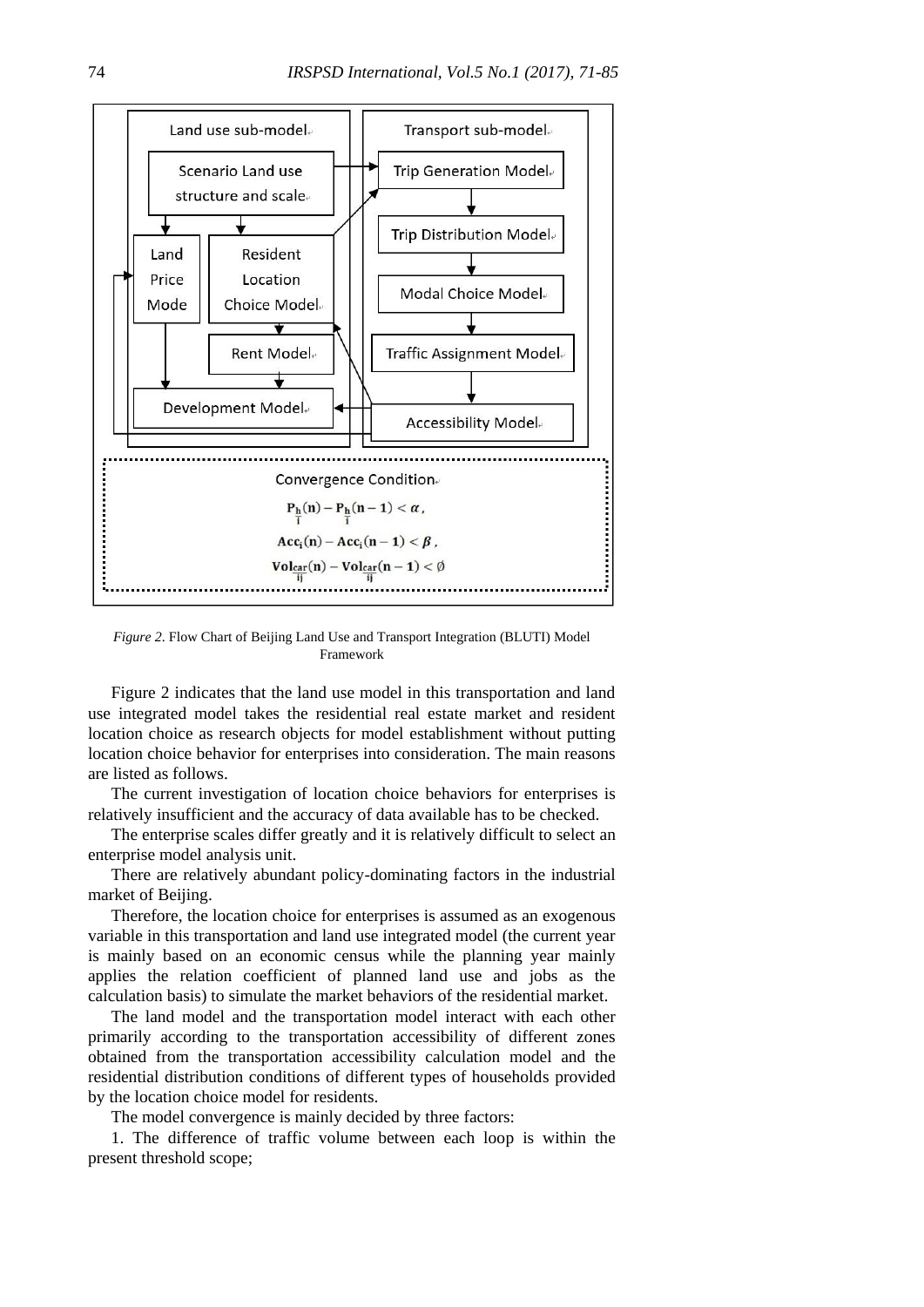2. The difference of population between each loop is within the present threshold scope;

3. The difference in terms of accessibility between each loop is within the present threshold scope.

Under the precondition of the satisfaction of the above-mentioned three convergence conditions, the model can be assessed as convergent and relevant results can be obtained.

Figure 3 indicates that there are mainly four sub-models involved in the land use model. They are the location choice model for residents, the leasing model, development model and land price model. The relationships amongst these four sub-models are shown in Figure 3.



*Figure 3*. Flow chart of calculation relations of land use sub-model

Based on the model, the accessibility calculation model should also be clearly made to realize the interactions between the transportation model and land use model.

# **2.2 Model Dimensions**

Combining the relevant data of Beijing and the dimension conditions of the existing transportation model, the dimensions of the land use model are divided into the following three parts.

1. Family Classification

The family classification is subdivided into five types based on the original transportation model classification and family differences in residential location choice. The five types of family include low-income family, medium-income family with car, medium-income family without car, high-income family with car and high-income family without car.

2. TAZ

The division of transportation zones continues to use the method stipulated in the existing macro transportation model. A total of 198 transportation zones are used (178 inner zones).

3. Division of Land Use Types

Since this model is only targeted at the residential real estate market and there is a relative shortage of basic data of the residential land use, the land use is categorized as one type, regular residential land use.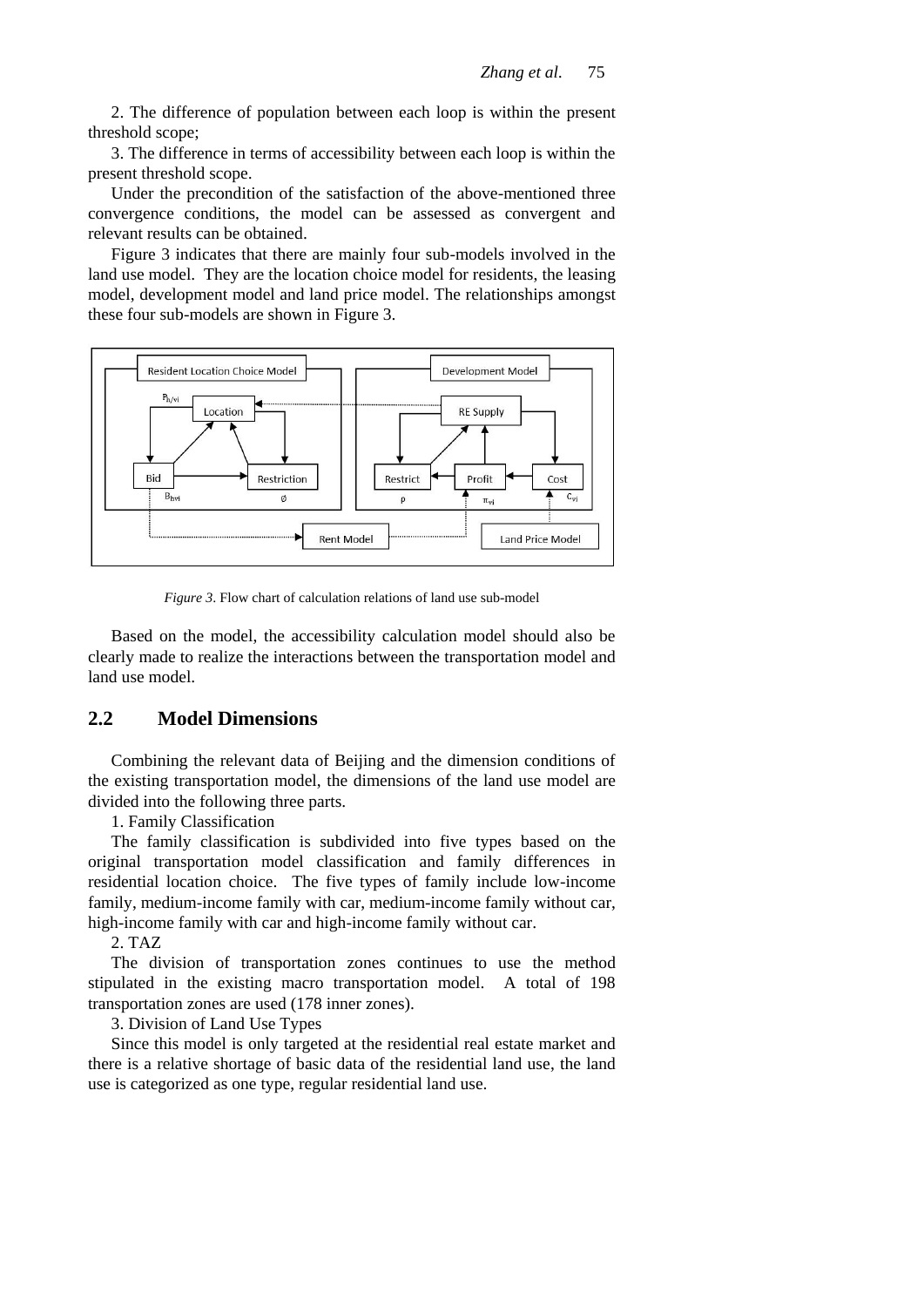### **3. SUB-MODEL DESIGN AND CALIBRATION**

# **3.1 Residential Location Choice Model**

The residential location choice model is mainly based on the behavior of competitive lease prices in the real estate market. In other words, the leasing or purchasing group in residential real estate is the highest bidder. The distribution proportions of various kinds of groups in the residences in each location and such groups' willingness to pay (WTP) for such residences can be worked out through the calculation of this model [\(Goulias, 2003\)](#page-14-5).

This model is a multi-Logit model based on the dispersal of choice behavior. The parameter calibration process is as follows.

1. Analysis of Dependent Variable House Price Distribution Samples in Base Year

The spatial interpolation method is used to obtain the house prices of the regular residences and apartments of each community model in the base year (2005) according to 626 samples investigated by the research group in 2005 as indicated in Figure 4.



*Figure 4*. Distribution diagram of resident real estate price in Beijing in 2005

#### 2. Selection of Independent Variables of the Model

According to the characteristics of the location choice of residents in Beijing and through the qualitative investigation and analysis, residents will mainly consider the following factors when selecting their locations.

The first factor is the convenience of daily commuting, and location accessibility is used as an independent variable in the model.

The second factor is distribution of education resources around the location. Distance from the transportation zone to any of the top-50 primary and middle schools is taken as an independent variable.

The third factor is the living environment around the location. The distance from the transportation zone to the nearest scaled university campus is taken as a variable.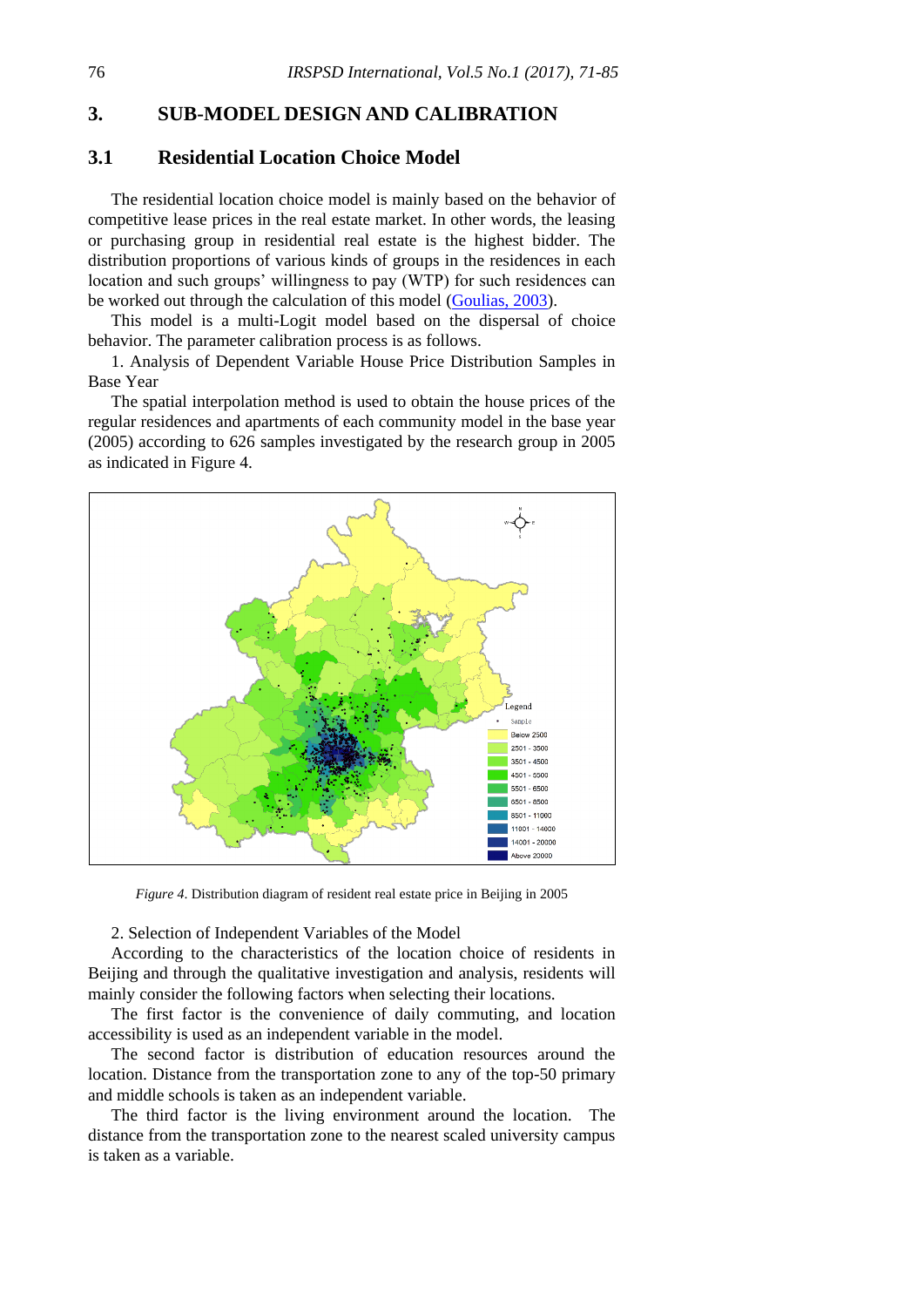The fourth factor is the natural environment around the location. The distance from the transportation zone to the nearest park or greenbelt is taken as a variable.

The fifth factor is the medical environment around the location. The distance from the transportation zone to the nearest top-grade hospital is taken as a variable.

The independent variables of parameters selected in the residential location choice model are summarized in Table 1:

| <i>rable 1</i> , Six independent variables of parameters in the residential focation enoted model |                                                          |                |  |  |  |
|---------------------------------------------------------------------------------------------------|----------------------------------------------------------|----------------|--|--|--|
| Independent Variable                                                                              | Definition                                               | Unit           |  |  |  |
| PriDist                                                                                           | Nearest distance from the centroid of the transportation | Km             |  |  |  |
|                                                                                                   | zone to any of the top-50 primary schools in Beijing     |                |  |  |  |
| MidDist                                                                                           | Nearest distance from the centroid of the transportation | Km             |  |  |  |
|                                                                                                   | zone to any of the top-50 middle schools in Beijing      |                |  |  |  |
| ParkDist                                                                                          | Nearest distance from the centroid of the transportation | Km             |  |  |  |
|                                                                                                   | zone to any of the 53 city parks registered in Beijing   |                |  |  |  |
| UniDist                                                                                           | Nearest distance from the centroid of the transportation |                |  |  |  |
|                                                                                                   | zone to any of the 54 universities with a campus area    | Km.            |  |  |  |
|                                                                                                   | exceeding 10 hectares in Beijing                         |                |  |  |  |
| HospDist                                                                                          | Nearest distance from the centroid of the transportation |                |  |  |  |
|                                                                                                   | zone to any of the third-level and grade-A hospitals in  | K <sub>m</sub> |  |  |  |
|                                                                                                   | Beijing                                                  |                |  |  |  |
| Acc                                                                                               | The location accessibility of the transportation zone    |                |  |  |  |
|                                                                                                   | can be expressed by distance from the location to the    |                |  |  |  |
|                                                                                                   | employment area in terms of convenience.                 |                |  |  |  |

*Table 1.* Six independent variables of parameters in the residential location choice model

In addition to these six independent variables, the scale independent variables, such as the total number of each family type, are introduced in the residential location choice model to reflect the proportional differences of different family types in the model. This is due to the use of lease-bidding theory with the purpose of better revealing the influence of the change of scales of various family types in the planning year on the residential location choice model.

3. Parameter Calibration of the Model

Based on the Multinominal Logit Model (MNL) model, the format of the utility equation of the residential location choice model is as follows:

 $\beta_{hvi}$  = Asc<sub>h</sub> +  $\alpha \times \ln(ScI_h) + \beta_h \times \Pr{iDist_i + \gamma_h \times MiddleDist_i + \gamma_h)}$ 

 $\delta_{_\hbar} \times \textit{ParkDist}_{_i} + \rho_{_\hbar} \times \textit{Unibist}_{_i} + \sigma_{_\hbar} \times \textit{Hospitalist}_{_i} + \theta_{_\hbar} \times \textit{Acc}_{_i} + \varepsilon$ 

Where,

 $B_{hvi}$  represents the WTP of group *h* for class-*v* real estate type in transportation zone *I*;

 $Asc<sub>h</sub>$  represents a constant of WTP function of group *h*. The value is to be calibrated.

 $\mathcal{S}cI_{h}$  represents the population scale of group *h*;

The independent variables of the remaining WTP functions are shown in the above table.

 $\alpha \setminus \beta_{\scriptscriptstyle h} \setminus \gamma_{\scriptscriptstyle h} \setminus \delta_{\scriptscriptstyle h} \setminus \rho_{\scriptscriptstyle h} \setminus \sigma_{\scriptscriptstyle h}$  is the parameter to be estimated while represents a random independent variable.

According to the equation, BIOGEME [\(Bierlaire, 2003\)](#page-14-6) has been used to carry out model calibration after independent variables, *i*, are standardized. The standardization of independent variables is shown in Table 2: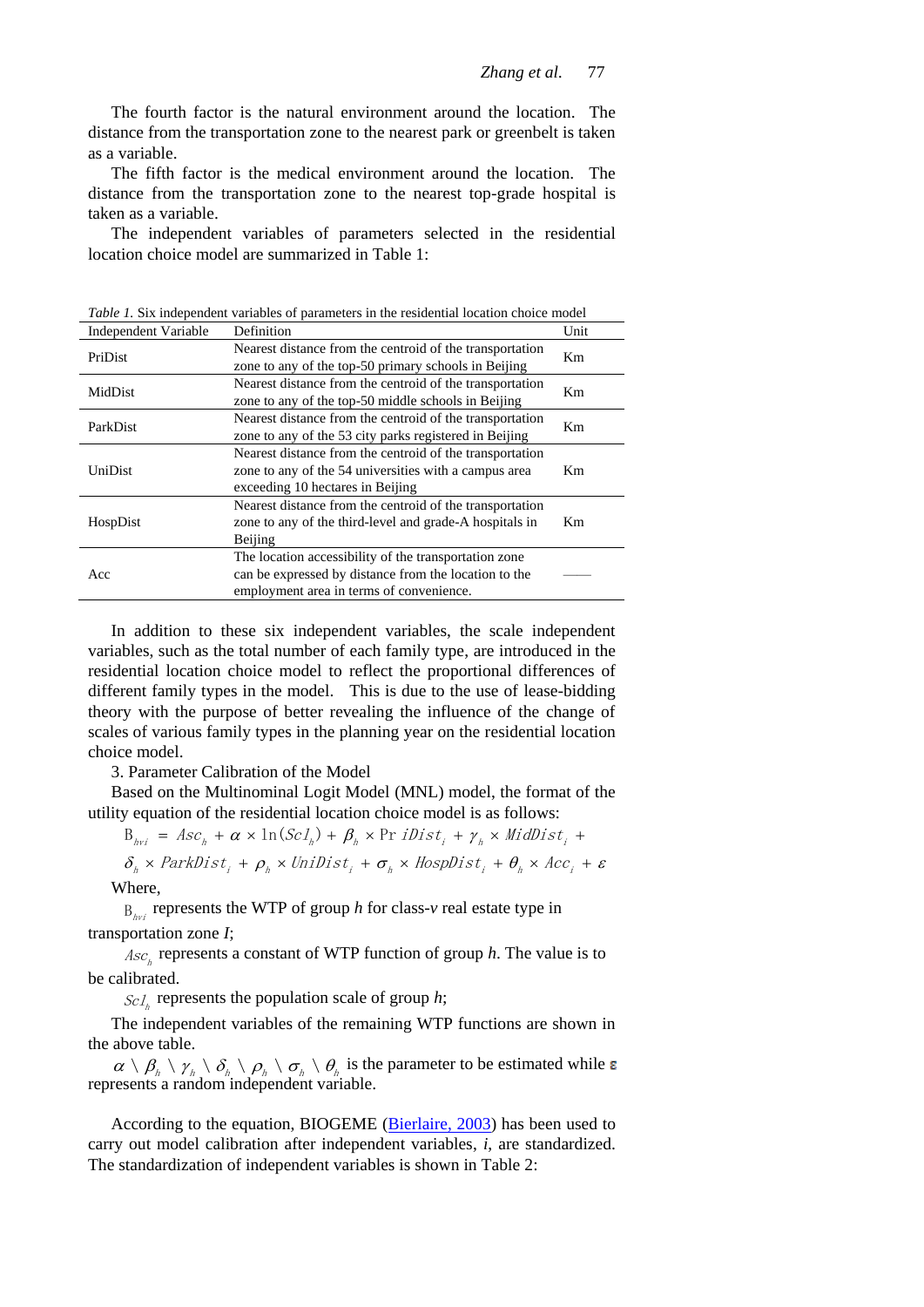| Family type                                   | $Asc_h$  | $\alpha$ | $\beta_{_\hbar}$ | $\mathcal{Y}_h$ | $\delta_{\scriptscriptstyle\hbar}$ | $\rho_{\scriptscriptstyle h}$ | $\sigma_{\scriptscriptstyle h}$ | $\theta_{\scriptscriptstyle\hbar}$ |
|-----------------------------------------------|----------|----------|------------------|-----------------|------------------------------------|-------------------------------|---------------------------------|------------------------------------|
| $1.$ Low-<br>income<br>family                 | $\Omega$ | 0.68     | $-0.0047$        | $-0.46$         | $-0.37$                            | $-0.58$                       | $-0.0006$                       | 0.473                              |
| 2. Medium-<br>income<br>family<br>without car | $-0.081$ |          | $-1.05$          | $-0.678$        | $-1.56$                            | $-0.62$                       | $-1.17$                         | 1.27                               |
| 3. Medium-<br>income<br>family with<br>car    | 0.28     |          | $-0.123$         | $-1.2$          | $-0.47$                            | $-0.74$                       | $-0.624$                        | 0.467                              |
| 4. High-<br>income<br>family<br>without car   | $-0.60$  |          | $-2.05$          | $-1.29$         | $-1.36$                            | $-1.69$                       | $-1.75$                         | 1.28                               |
| $5.$ High-<br>income<br>family with<br>car    | $-0.52$  |          | $-1.77$          | $-1.37$         | $-1.24$                            | $-1.37$                       | $-1.66$                         | 1.17                               |

*Table 1.* Parameter list of the calibration results of the residential location selection model

The estimated values in the base year of the abovementioned calibration results and the observed values are compared in Figure 5.



*Figure 5.* Comparison and Analysis of Calibration Results and Observed Values

From the comparison between the model's forecast results and observed values of each zone in the diagram it can be seen that the family structure proportions observed are basically in line with the forecast values, indicating the relatively favorable current condition restoration result of the model. Therefore, the model is useful.

# **3.2 Leasing Calculation Model**

The leasing calculation model is mainly based on the distribution of the WTP of the residents as estimated by a demand model. Combining the house price distributions, the model is used to calibrate the relationship between WTP and house leasing.

When the Hedonic model is used to calibrate, the specific calculation formula is as follows:

# $Ln(Price<sub>i</sub>) = Acc + \alpha \times B<sub>hvi</sub>$

According to the sample distribution of the investigated data, 71 transportation zones with relatively high reliability are selected to conduct the parameter regression calibration. The specific calibration result is shown as follows: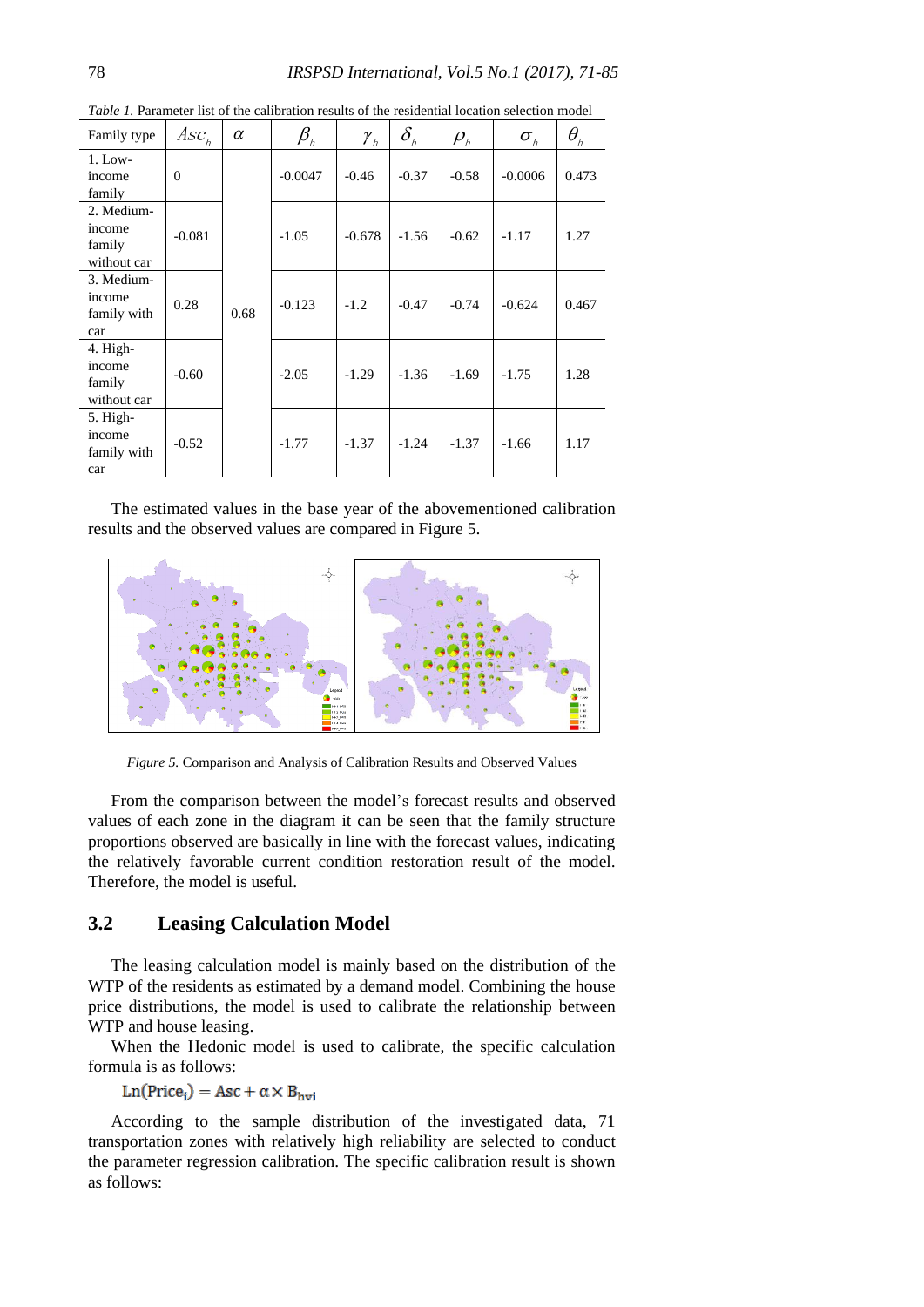$R^2$  is 0.68, indicating the relatively good fitness of the model.

The house prices in various transportation zones in Beijing in the base year are calculated according to the formula. Compared with the house prices of regular residences in each area, the result of investigations and summarizations are shown in Figure 6.



*Figure 6.* Differences between model data and survey data of house prices

From Figure 6 it can be seen that the distribution trend of house prices forecast by using the model is relatively favorable and presents an obvious center-outward spread, being higher in the north and lower in the south. The result of the comparison between forecast value and observed value indicates that the model forecast in the central city is slightly lower than the observed value. The forecast value of outward regions is slightly higher than the observed value. The accuracy of the overall forecast is relatively acceptable and thus the model is applicable.

### **3.3 Land Price Model**

The land price model mainly aims to provide the land cost of real estate development for the development model and reflects the relationship between the land price and its influencing factors.

1. Analysis on Land Price Distribution in the Base Year

The transaction data and knock down prices of 407 residences from 2002 to 2010 are equivalently converted to 2005 values to obtain the house prices in each area in 2005. See Figure 7: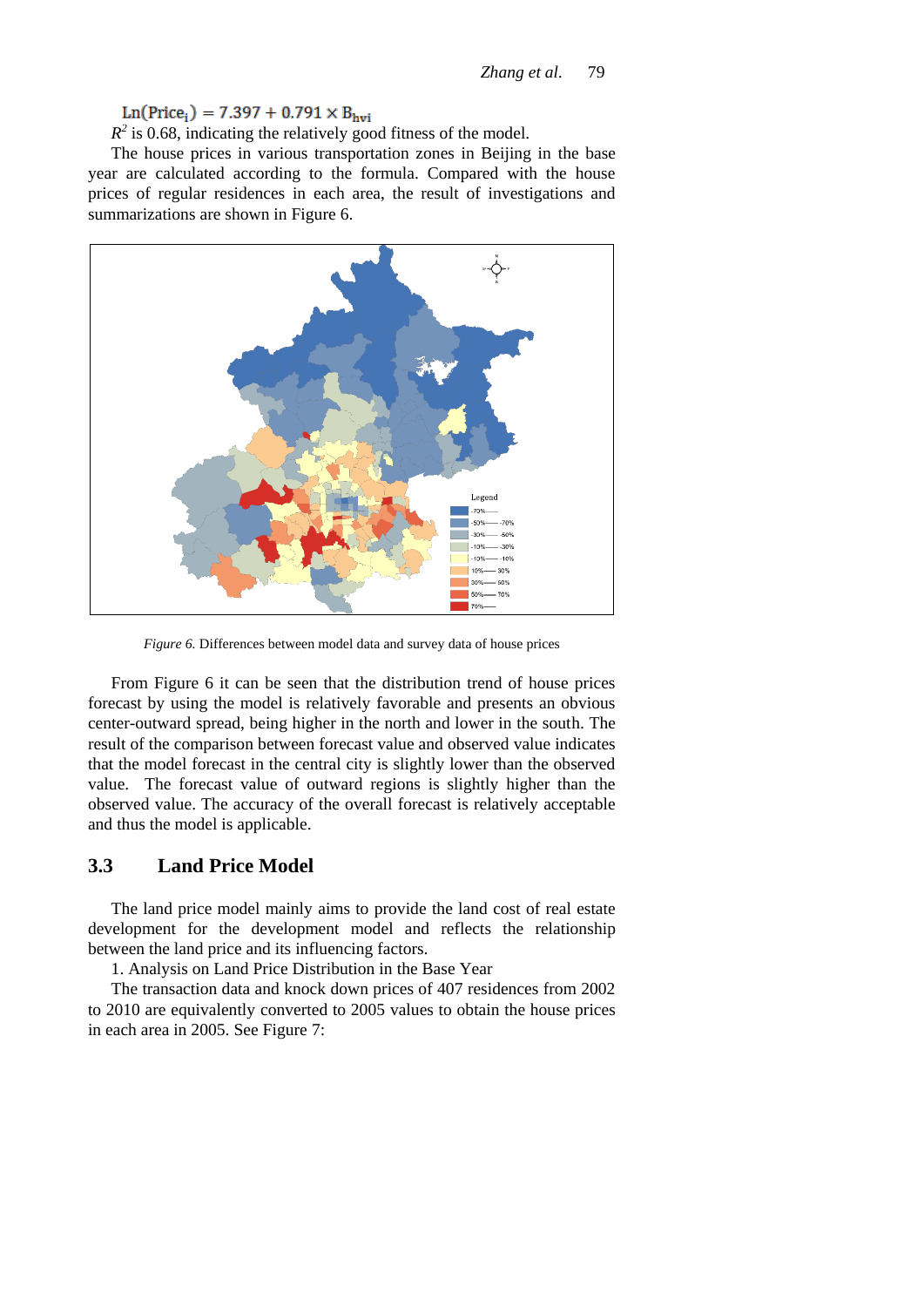

*Figure 7.* Distribution of relevant land prices of residences in Beijing in 2005

2. Selection of Independent Variables

After investigation and survey, it is known that the land price is mainly influenced by factors such as location, humanistic and social environments. The influencing factors are finally selected after analyzing the correlation of variables as well as land price correlation in the base year as presented in Table 3.

*Table 2*. Independent variables in the land price related factor analysis model

| Independent Variable | Definition                                                                                                                                                     | Unit |
|----------------------|----------------------------------------------------------------------------------------------------------------------------------------------------------------|------|
| PriDist              | Nearest distance from the centroid of the transportation<br>zone to any of the top-50 primary schools in Beijing                                               | Km   |
| ParkDist             | Nearest distance from the centroid of the transportation<br>zone to any of the 53 city parks registered in Beijing                                             | Km   |
| Acc                  | The location accessibility of the transportation zone can<br>be expressed by the distance from the location to the<br>employment area in terms of convenience. |      |

3. Model Calibration

The Hedonic model is used to conduct model calibration of the land price and relevant influencing factors. The result of calibration is shown in the following equation.

Ln(Land <sub>price</sub>)=2.207-0.021  $\times$  Pri<sub>dist</sub> -0.007  $\times$  Park  $_{dist}$  +0.535  $\times$  Acc

 $R^2$  is 0.738, indicating the relatively good fitness of the model.

The results of model calibration are compared with the observed values as demonstrated in Figure 8.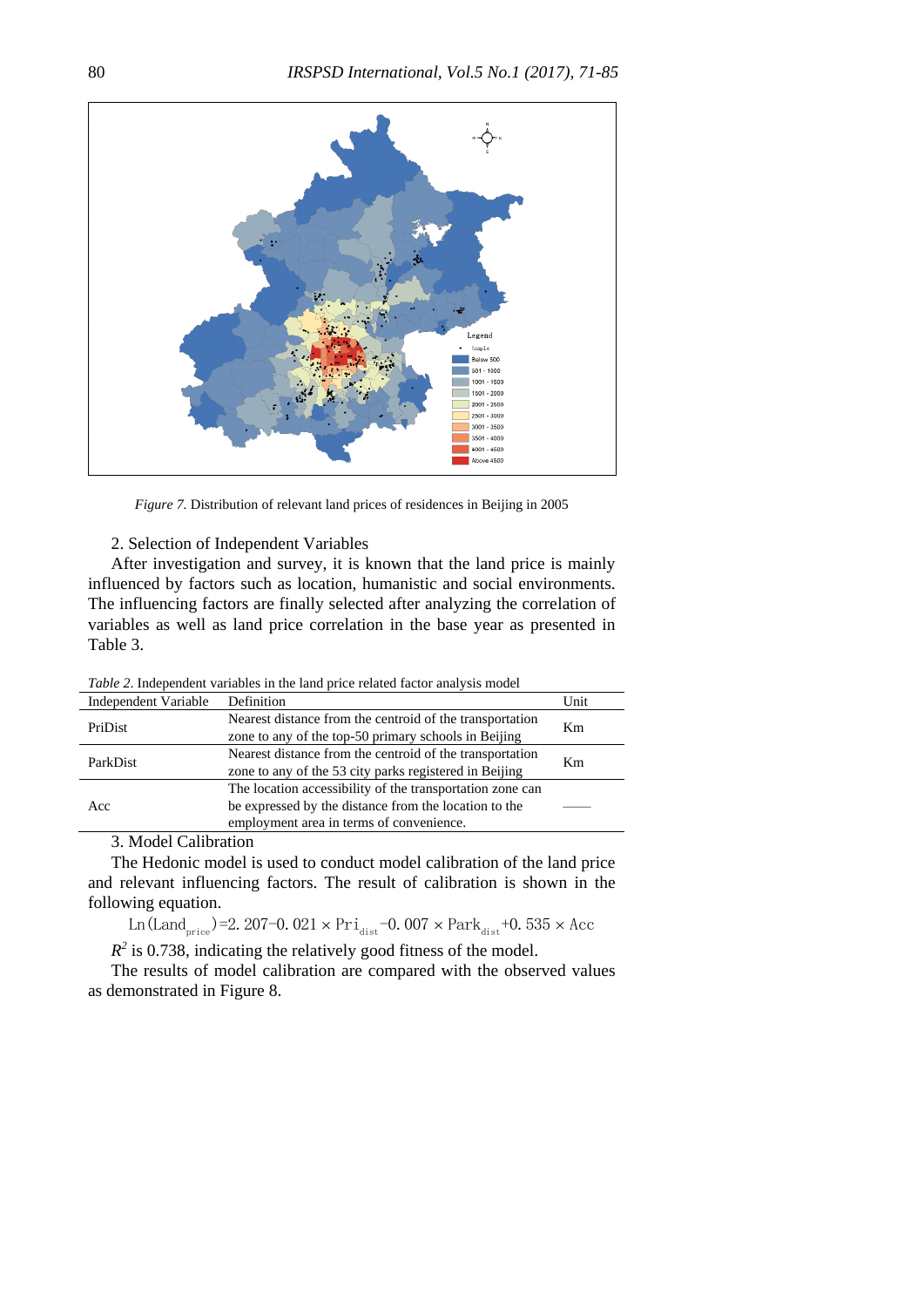

*Figure 8*. Comparison between estimated data and survey data

Figure 8 indicates that the estimated values produced from the model and the real values are quite similar. It should be noted that minor differences still exist in the forecast of individual values.

### **3.4 Real Estate Development Model**

The establishment of a development model mainly simulates the development behaviors of the real estate market. It is well known that developers tend to select pieces of land available for development with the highest profit potential. A mathematical formula maximizing developers' profits can be expressed as below:

 $Max(Price-Land_{cost}-Con_{cost})$ 

Where, Price represents the sales price of the house;

 $\text{Land}_{\text{cost}}$  represents the land purchase cost;

 $Con<sub>cost</sub>$  represents the house construction cost.

In the model, the independent variable of land purchase cost is obtained from the land price model. The house construction cost in the base year is temporarily set as  $800$  RMB/m<sup>2</sup>.

Under the precondition that the total development volume of the development model is already known (obtained from the exogenous total residence demand scale of the model), the development scale of each transportation zone can be calculated by using the development profit model that is composed of house price, land price and construction cost. The specific mathematical formula can be represented as follows:

$$
S_i = H \times P_i = H \times \frac{exp(\pi_i)}{\sum_l exp(\pi_i)}
$$

The utility equation is represented as:  
\n
$$
\pi_i = \alpha \times (r_i - \text{land}_{price_i} - \text{Con}_{cost_i}) + \delta_i
$$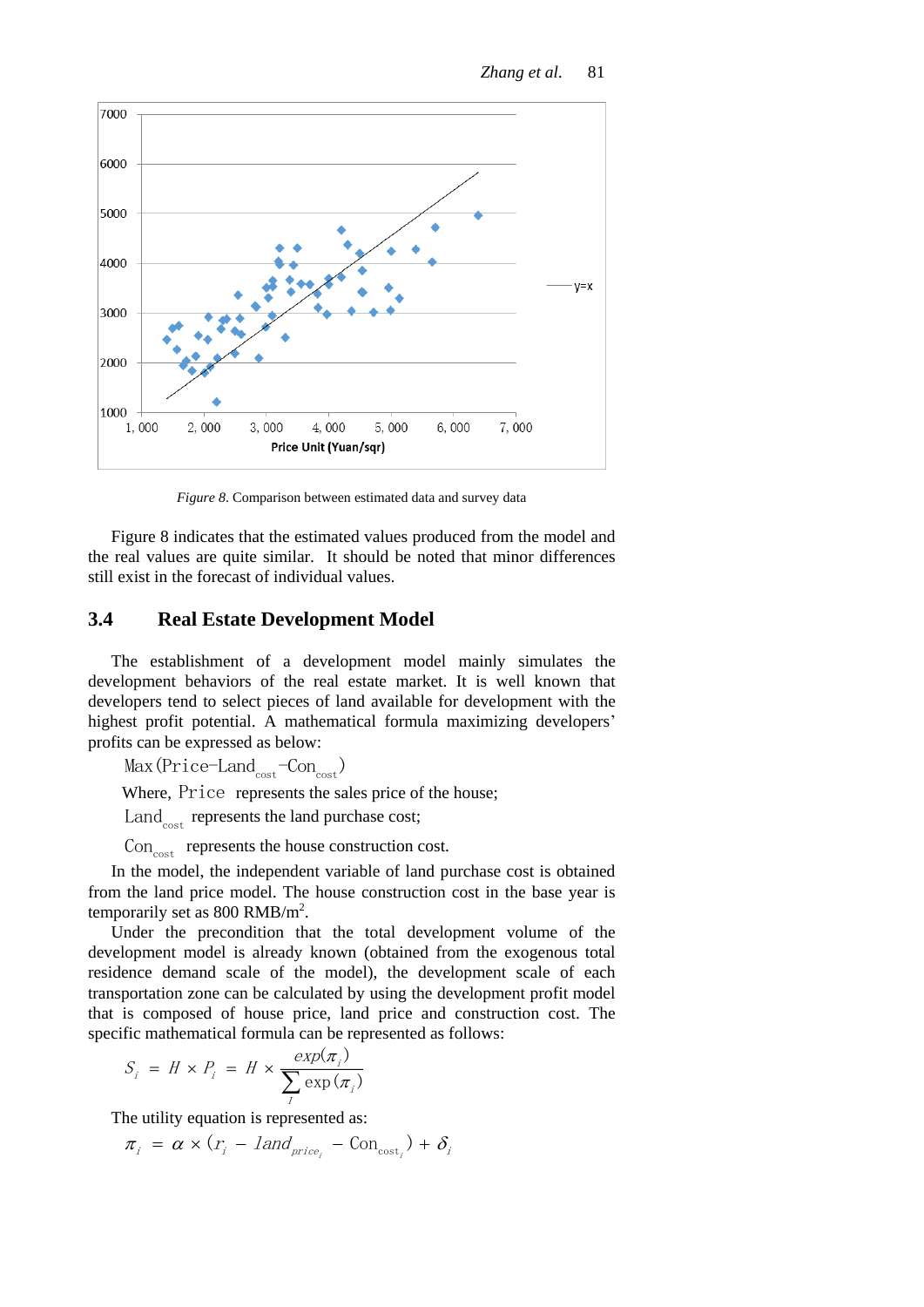BIOGEME is used to calibrate the development model. The calibration result of the equation is as follows:



*Figure 9.* Comparison between predicted data and observed data

Figure 9 indicates that the overall developments of the two curves are relatively matched. In addition, the errors in most transportation zones are relatively small, which proves the validity of the parameters used in the development model.

### **3.5 Accessibility Calculation Model**

In order to reflect the influence of transportation systems on land use in a more objective way, an employment accessibility index of the application area is used to mirror the impact of the real estate development behaviours on residential location selection. Meanwhile, the location accessibility is also used as the basis for the establishment of land price in order to comprehensively reveal the influence of transportation systems on the land use.

The comprehensive transportation cost calculated by using a BMI model is used in this accessibility variable. Combining the trip mode structure of different family groups and the regional distribution of jobs, the calculation is carried out. The calculation formula is as follows:

$$
Acc_{hi} = \sum_{j \in J} \ln(\frac{Emp_j}{\sum_{k \in K} GC_{kij} \times Per_{kh}})
$$

Where,  $Acc_{hi}$  represents the employment transportation accessibility of family *h* in Zone *i*;

 $Emp_j$  refers to the jobs in Zone *j*;

 $GC_{\text{kij}}$  represents the generalized trip cost from Zone *i* to Zone *j* under the trip mode *k*;

 $Per_{kh}$  refers to the ratio of trip mode *k* related to family *h*.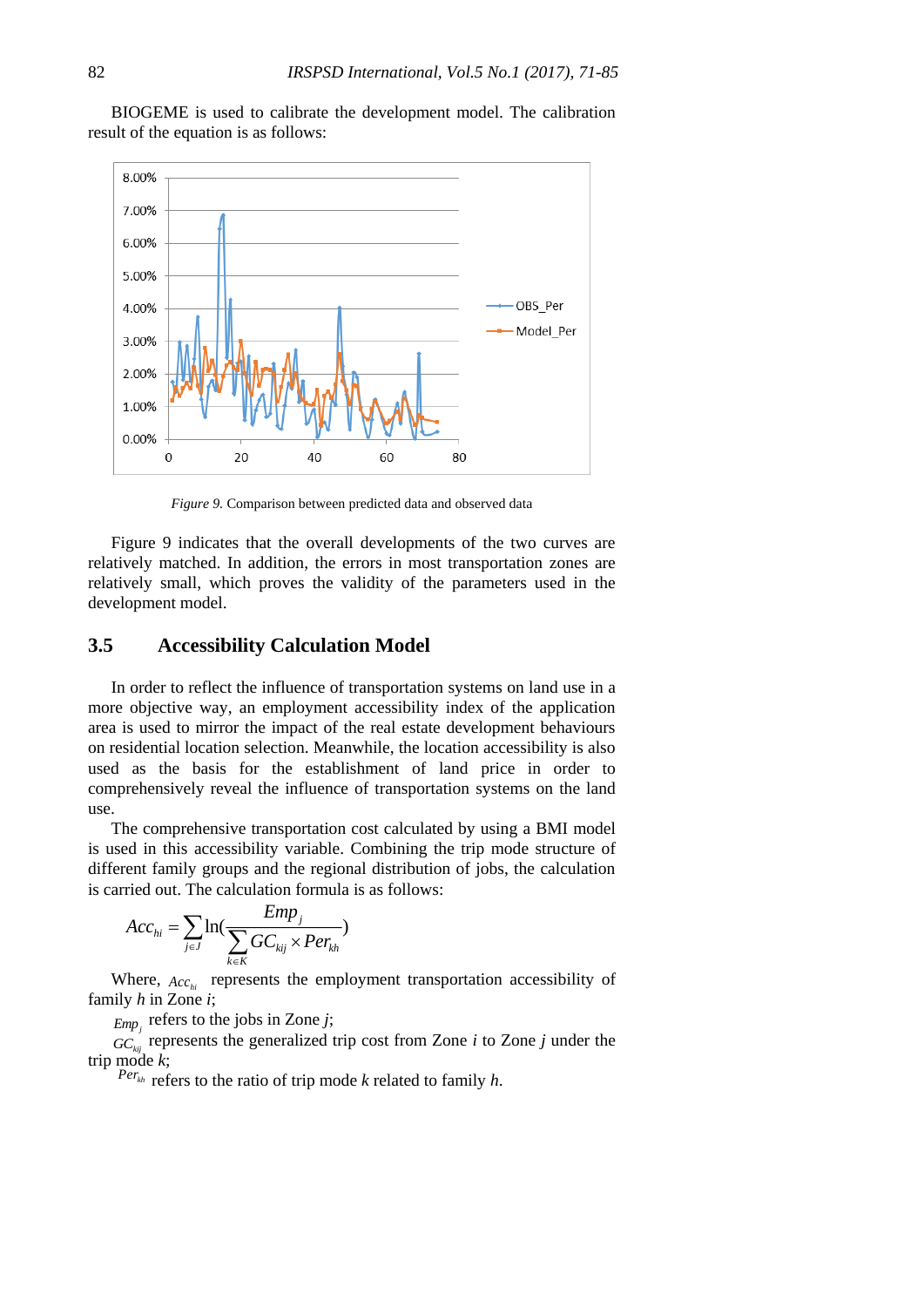# **4. APPLICATION**

In this section, the influence of decentralization of the top hospitals on the residential distribution and land development changes is taken as an example for model application.

Currently, there are, in total, 44 top hospitals in Beijing that are representative of the best medical level in Beijing, even in China. All the top hospitals are located in the center of Beijing. The majority of the hospitals are located within the fourth ring road as indicated in Figure 10.



*Figure 10.* Current distribution and planned decentralization of top hospitals

In light of the fact that there exists excessive centralization of top quality medical resources in Beijing, the Beijing Municipal government proposes the idea of decentralization of these resources in its integration planning in hopes that each new town has at least one top quality hospital. In this, planning considerations of the obvious influence of medical resources on residential location selection, as well as on the relocation of the population from the central part of Beijing, are made.

In order to test the influence of this planning scheme on the residence supply and population distribution, the BLUTI model is used to test and compare the practices of maintaining the current locations of the top hospitals that are unchanged in the planning year and implemented in the decentralization planning. The test results of residential real estate development and household distribution are shown in Figure 11 and Figure 12, respectively.

From Figure 11 and Figure 12, it can be seen that the decentralization of top hospitals as planned has a certain promotional effect on the residential development and relocation of the population outward. This is beneficial to the migration of the population in central Beijing. However, the effect of population migration brought by decentralization of top hospitals alone is not very evident. It is recommended to adopt other policies as well.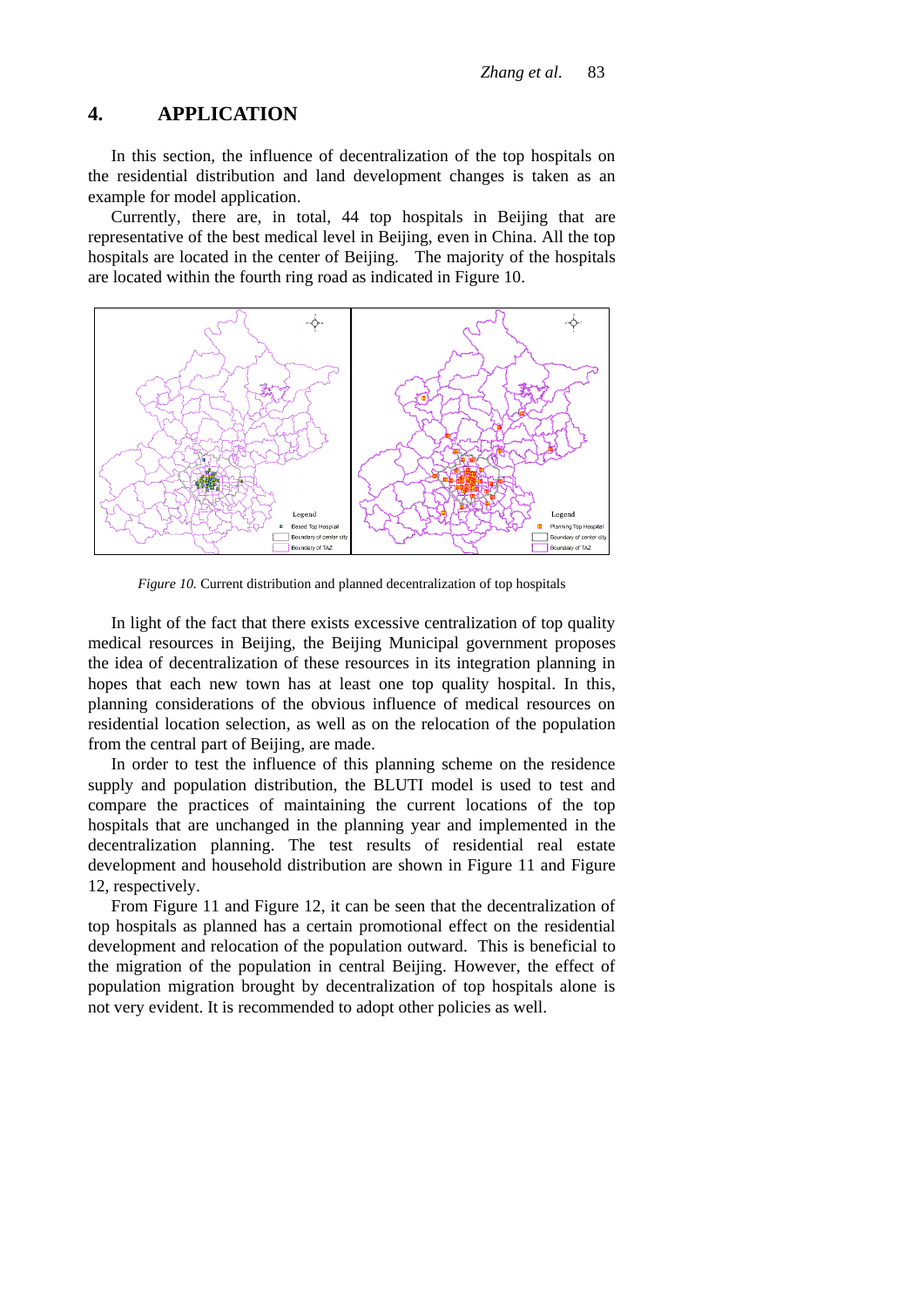

*Figure 11.* Comparison of based and planned residence supply density



*Figure 12.* Comparison of based and planned Mid-Income No Car Available Household Distribution

# **5. CONCLUSION**

The main achievement of this research is, for the first time, the completion of the calibration of a Beijing transportation and land use integrated model based on the traditional transportation model of Beijing and land use data. Some applications of the model, such as an exploration of the effect of top hospital decentralization, are also made.

Furthermore, the calibrated model has provided a set of relatively feasible and effective quantified analysis tools for the evaluation of the master planning of Beijing in future development. In addition, the model can help conduct scheme testing processes that are related to urban land use planning and transportation system planning, as well as related policy analysis and strategy research.

# **REFERENCES**

<span id="page-13-0"></span>Abraham, J. E., Garry, G. R., & Hunt, J. D. (2005). "The Sacramento Pecas Model". Paper presented at the Transportation Research Board Annual Meeting, Washington, DC. Beijing Municipal Institute of City Planning and Design & MVA. (2008). "Final Report of

<span id="page-13-1"></span>Updating Research of Beijing Municipal Transportation Model". Retrieved from Beijing.